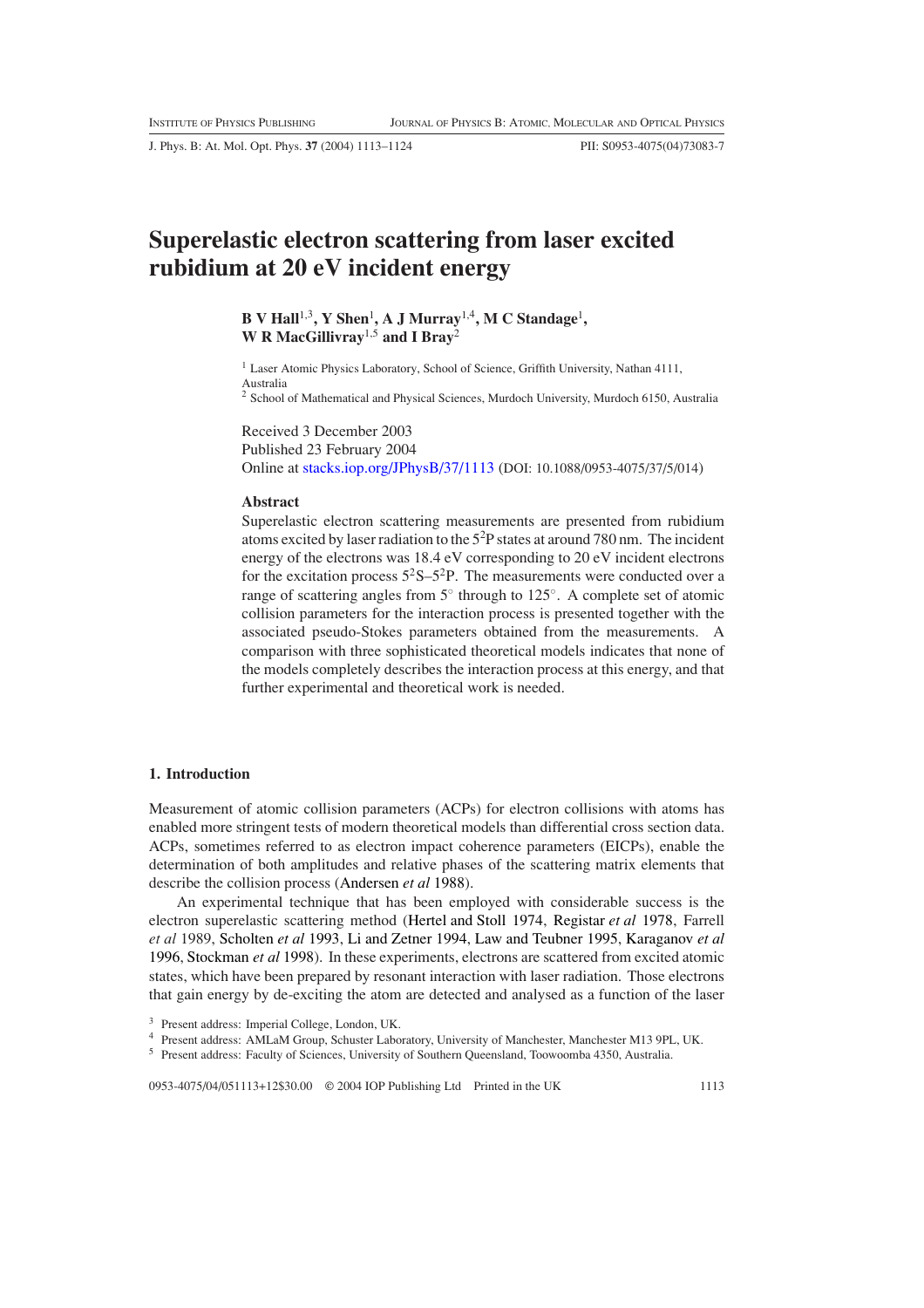polarization. By invoking time-reversal invariance arguments, atomic collision parameters for the electron excitation of the atomic state can be deduced from this superelastic scattering process.

The first atomic target studied by this method was sodium. ACPs for excitation of the 3S–3P transition have been reported by a number of groups for a range of incident electron energies (Hertel and Stoll 1974, [Farrell](#page-11-8) *et al* [1989](#page-11-8), [Scholten](#page-11-3) *et al* [1993,](#page-11-3) [Sang](#page-11-9) *et al* [1994\)](#page-11-9). In general, very good agreement between the measured data and calculated parameters using various models of scattering theory has been achieved. In particular, the convergent closecoupling model (CCC) [\(Bray 1994\)](#page-11-10) has been successful in closely reproducing experimental results.

The alkali atoms are very attractive candidates for studies of electron–atom collisions using the superelastic scattering method since the ground S-state to first excited P-state transition is usually readily accessed by continuous wave, single-mode laser radiation. Further, the line strength of these transitions enables efficient excitation of atoms to the P-state. Subsequent to the studies on sodium, the Flinders group has published data for lithium and potassium [\(Karaganov](#page-11-6) *et al* [1996](#page-11-6), [Stockman](#page-11-7) *et al* [1998\)](#page-11-7). Excellent agreement with CCC calculations was again achieved.

All of the above studies were undertaken under conditions in which *LS* coupling holds. Under these conditions, the relativistic contribution to the interaction potential is small and the incidence of spin-flip of the target valence electron is negligible. This paper reports on the first study of electron superelastic scattering from rubidium. As rubidium is a heavier element than sodium, it is more likely that *LS* coupling may break down during the collision between electrons and rubidium atoms, and so the ACP data obtained is for a regime that further tests the effectiveness of the different theoretical models.

The ACPs which provide the best physical insight into the excitation collision process are those associated with the natural frame, in which the quantization axis (*z*-axis) is perpendicular to the scattering plane, defined as that containing the incident  $(k_i)$  and scattered  $(k_f)$  electrons. The direction of the *z*-axis is then defined by  $\mathbf{k_i} \times \mathbf{k_f}$ . Four ACPs are defined for excitation by unpolarized electrons. These are the alignment parameters  $P_{lin}^+$  and  $\gamma^+$ , the orientation parameter  $L_{\perp}^{+}$  and the spin-flip parameter  $\rho_{00}$ .  $P_{\text{lin}}^{+}$  describes the relative shape of the excited P-state charge cloud and  $\gamma^+$  is the angle between the major axis of the charge cloud and  $\mathbf{k}_i$ .  $L^+$  represents the transfer of angular momentum in the *z*-direction during the collision. The final parameter  $\rho_{00}$  is a measure of the 'height' of the charge cloud at the origin. When  $\rho_{00}$  is non-zero, this signifies the breakdown of *LS* coupling and the presence of significant relativistic interaction. The ACPs are defined using the notation of Andersen *et al* [\(1988](#page-11-0)) where the superscript, '+', represents a parameter with positive reflection symmetry through the scattering plane. A schematic of the charge cloud in the scattering plane for the time inverse superelastic scattering method is shown in figure [1.](#page-2-0)

To obtain values for the four ACPs, four independent measurements are required in the experiment. Three measurements are conducted with the laser radiation propagating in the opposite direction to the natural frame quantization axis (figure [1\)](#page-2-0). The differential cross sections for superelastic scattering of electrons are then measured as a function of the laser polarization. Pseudo-Stokes parameters are calculated from these measurements [\(Farrell](#page-11-11) *et al* [1991\)](#page-11-11),

$$
P_1^S = (S_0(\theta) - S_{90}(\theta))/(S_0(\theta) + S_{90}(\theta))
$$
\n(1*a*)

$$
P_2^S = (S_{45}(\theta) - S_{135}(\theta)) / (S_{45}(\theta) + S_{135}(\theta))
$$
\n(1b)

$$
P_3^S = (S_{\rm RHC}(\theta) - S_{\rm LHC}(\theta)) / (S_{\rm RHC}(\theta) + S_{\rm LHC}(\theta))
$$
 (1*c*)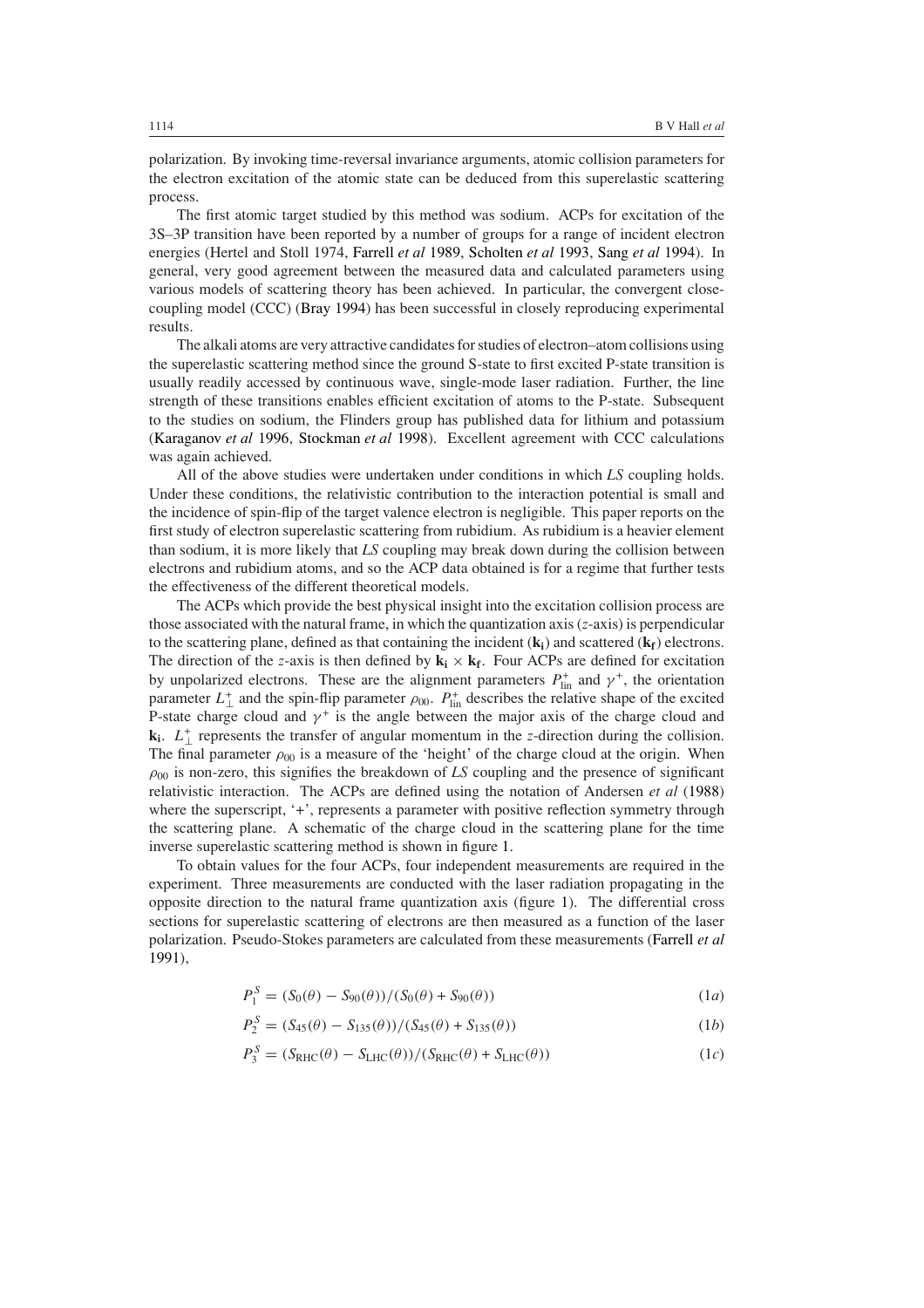

<span id="page-2-0"></span>Figure 1. Schematic of the P-state charge cloud in the scattering plane for the superelastic scattering method. The natural frame atomic collision parameters are shown, together with the direction of the laser beam orthogonal to the scattering plane.

where the terms  $S_\beta$  represent the differential cross section with the laser light linearly polarized at angle  $\beta$  to the natural frame *x*-axis (figure [1\)](#page-2-0) or, in the case of circularly polarized light, represent right- or left-hand circular polarization.

The fourth measurement which is required to completely determine all four ACPs is made by injecting linearly polarized laser radiation in the scattering plane along the *x*-axis. The ratio, *r*, of the electron superelastic differential cross section for polarization parallel and perpendicular to the scattering plane [\(Hermann](#page-11-12) *et al* [1977](#page-11-12)) is then measured,

$$
r = S_{\parallel}/S_{\perp}.\tag{2}
$$

Using the principle of micro-reversibility, the pseudo-Stokes parameters can be related to the normal Stokes parameters, *Pi*, defined for electron impact excitation of the transition [\(Farrell](#page-11-11) *et al* [1991](#page-11-11)) using the following transformations:

$$
P_1^S = \frac{(1 - \rho_{00})KP_1}{(1 - K\rho_{00})}
$$
(3*a*)

$$
P_2^S = \frac{(1 - \rho_{00})KP_2}{(1 - K\rho_{00})}
$$
(3b)

$$
P_3^S = \frac{(1 - \rho_{00})K'P_3}{(1 - \rho_{00}) + K''\rho_{00}}
$$
\n(3*c*)

$$
r = \frac{1 - K\rho_{00} - (1 - \rho_{00})KP_1}{1 - K + 2K\rho_{00}}
$$
\n(3*d*)

where  $K$ ,  $K'$  and  $K''$  are parameters that describe the optical preparation of the excited atomic state. All three optical pumping parameters have been defined using a sophisticated QED model in previous work [\(Farrell](#page-11-11) *et al* [1991](#page-11-11), [Hall 1998](#page-11-13)). For the ground S-state to P-state transition in an alkali atom, *K* is identical to the line polarization,  $P_L = (I_0 - I_{90})/(I_0 + I_{90})$ for the resonance fluorescence spontaneously emitted by the P-state along the natural frame *y*-axis following excitation by linearly polarized laser radiation incident along the negative *z*-axis with field vector parallel to the *x*-axis. *Iβ* represents the fluorescence intensity analysed by a linear polarizer whose axis is at an angle  $\beta$  to the *x*-axis. In the superelastic scattering experiments reported here, the laser is tuned to the  $5^{2}S_{1/2}(F = 3) - 5^{2}P_{3/2}(F = 4)$  hyperfine transition for <sup>85</sup>Rb and to the  $5^{2}S_{1/2}(F = 2) - 5^{2}P_{3/2}(F = 3)$  transition for <sup>87</sup>Rb. *K* is measured as  $K = 0.40 \pm 0.01$  and  $K = 0.43 \pm 0.01$  for <sup>85</sup>Rb and <sup>87</sup>Rb respectively under the conditions used in these experiments.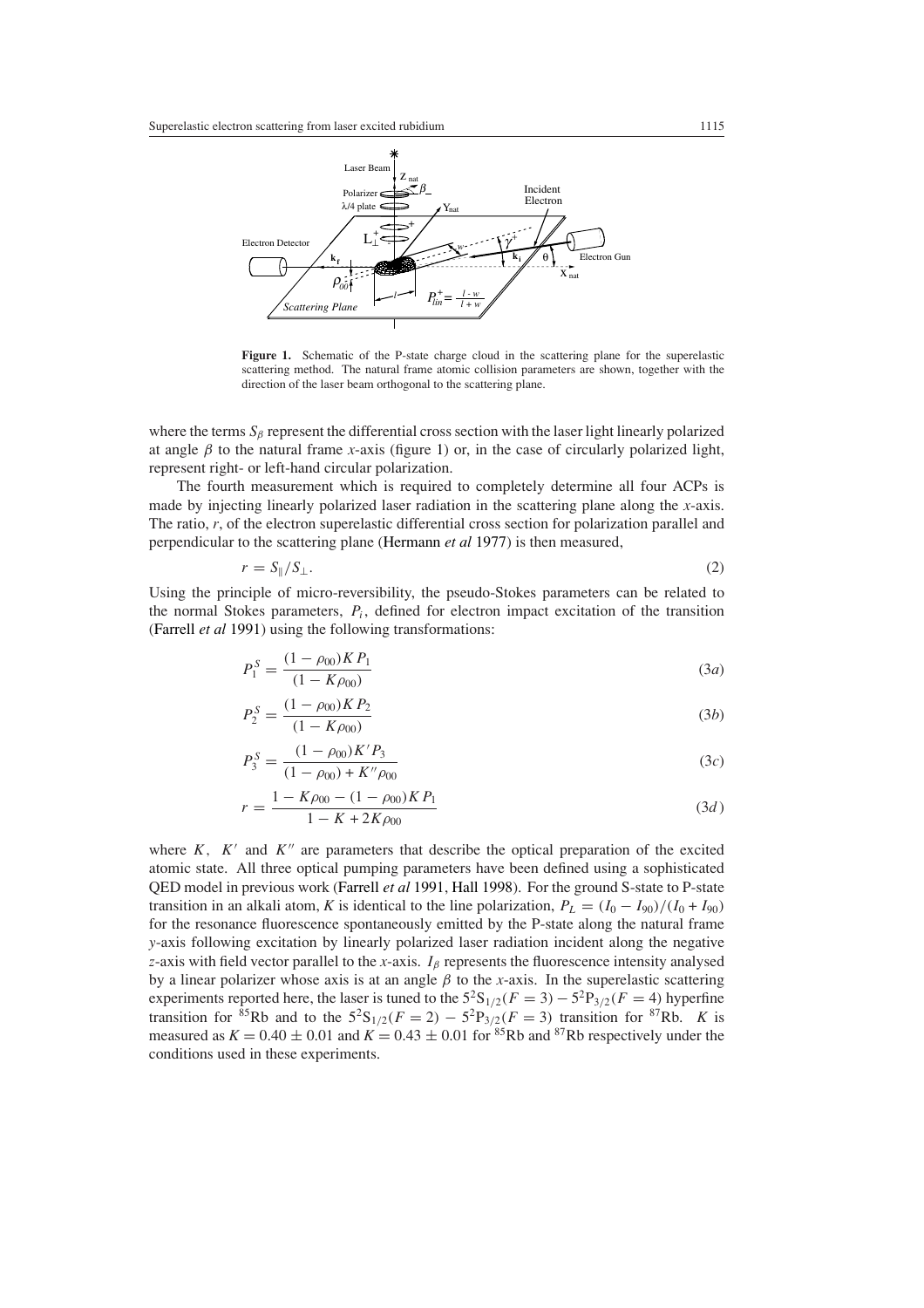The optical pumping parameter  $K'$  describes the optical pumping in the P-state manifold by circularly polarized radiation incident along the negative *z*-axis. This parameter is difficult to determine experimentally [\(Fischer and Hertel 1982](#page-11-14)) as it requires the measurement of the line polarization for fluorescence emitted in the propagation direction of the laser radiation. However, since the atoms spend many lifetimes within the laser beam, almost complete optical pumping can be achieved, resulting in *K'* having a magnitude very close to unity. Detailed quantum electrodynamic calculations for the conditions of the experiments reported here yield values of *K'* given by  $K' = -0.985$  and  $K' = -0.982$  respectively for the <sup>85</sup>Rb and <sup>87</sup>Rb isotopes [\(Hall](#page-11-15) *et al* [1999\)](#page-11-15).

For S-state to P-state transitions,  $K''$  is identical to the ratio  $I_{90}/I_0$  of resonance fluorescence spontaneously emitted along the *y*-axis following excitation by circularly polarized laser radiation propagating along the negative *z*-axis. For the experimental conditions used in the superelastic scattering measurements reported here, *K*<sup>*v*</sup> values were determined to be  $K'' = 0.10 \pm 0.01$  and  $K'' = 0.08 \pm 0.01$  respectively for the <sup>85</sup>Rb and <sup>87</sup>Rb isotopes.

The ACPs may be determined from the Stokes parameters via [\(Andersen](#page-11-0) *et al* [1988](#page-11-0)),

$$
P_{\text{lin}}^{+} = \sqrt{P_1^2 + P_2^2} \tag{4a}
$$

$$
L_{\perp}^{+} = -P_3 \tag{4b}
$$

$$
\gamma^+ = \frac{1}{2}\arg(P_1 + \mathrm{i}P_2) \tag{4c}
$$

with  $\rho_{00}$  determined directly from equations (3).

One further useful parameter is defined as the degree of polarization  $P_{\text{tot}}$  [\(Andersen](#page-11-0) *et al* [1988\)](#page-11-0):

$$
P_{\text{tot}} = \sqrt{P_1^2 + P_2^2 + P_3^2} = \sqrt{P_{\text{lin}}^{+2} + L_{\perp}^{+2}}
$$
(5)

#### **2. The experimental apparatus**

The apparatus used in these experiments was an improved version of that used previously in superelastic scattering studies of Na and which was described in detail by Farrell *et al* [\(1989](#page-11-8)) and Sang *et al* [\(1994\)](#page-11-9). A stainless steel vacuum chamber contained the components required for a cross beam experiment, namely an oven to produce the atomic beam, an unselected energy electron gun and an electron analyser. These items were mounted on concentric turntables inside the chamber, allowing the electron gun to rotate around the scattering plane independent of the analyser. A schematic of the components and their layout is given in figure [2.](#page-4-0) A continuous wave (CW) laser beam from a Coherent 899 Ti:Sapphire laser was injected into the interaction region perpendicular to the scattering plane for measurement of the  $P_j^S$  parameters and was injected in-plane through the electron analyser to determine  $\rho_{00}$ .

The oven used in these studies was a standard heated crucible type consisting of a reservoir of rubidium and a differentially heated nozzle. The oven produced a beam of Rb in its natural abundance (72% <sup>85</sup>Rb, 28% <sup>87</sup>Rb) with an estimated density of 10<sup>10</sup> cm<sup>-3</sup> in the interaction region. By recording the fluorescence spectrum from the atoms excited using very low laser power, a Doppler width of approximately 200 MHz was estimated. The electron detector, described in detail previously [\(Sang](#page-11-9) *et al* [1994\)](#page-11-9) consisted of a cylindrical analyser and a channeltron. The vacuum chamber was internally lined with 2 mm thick  $\mu$ -metal and was surrounded by three pairs of mutually orthogonal Helmholtz coils. The magnetic field in the interaction region was reduced to below  $0.01 \mu T$  by adjustment of the current in the coils.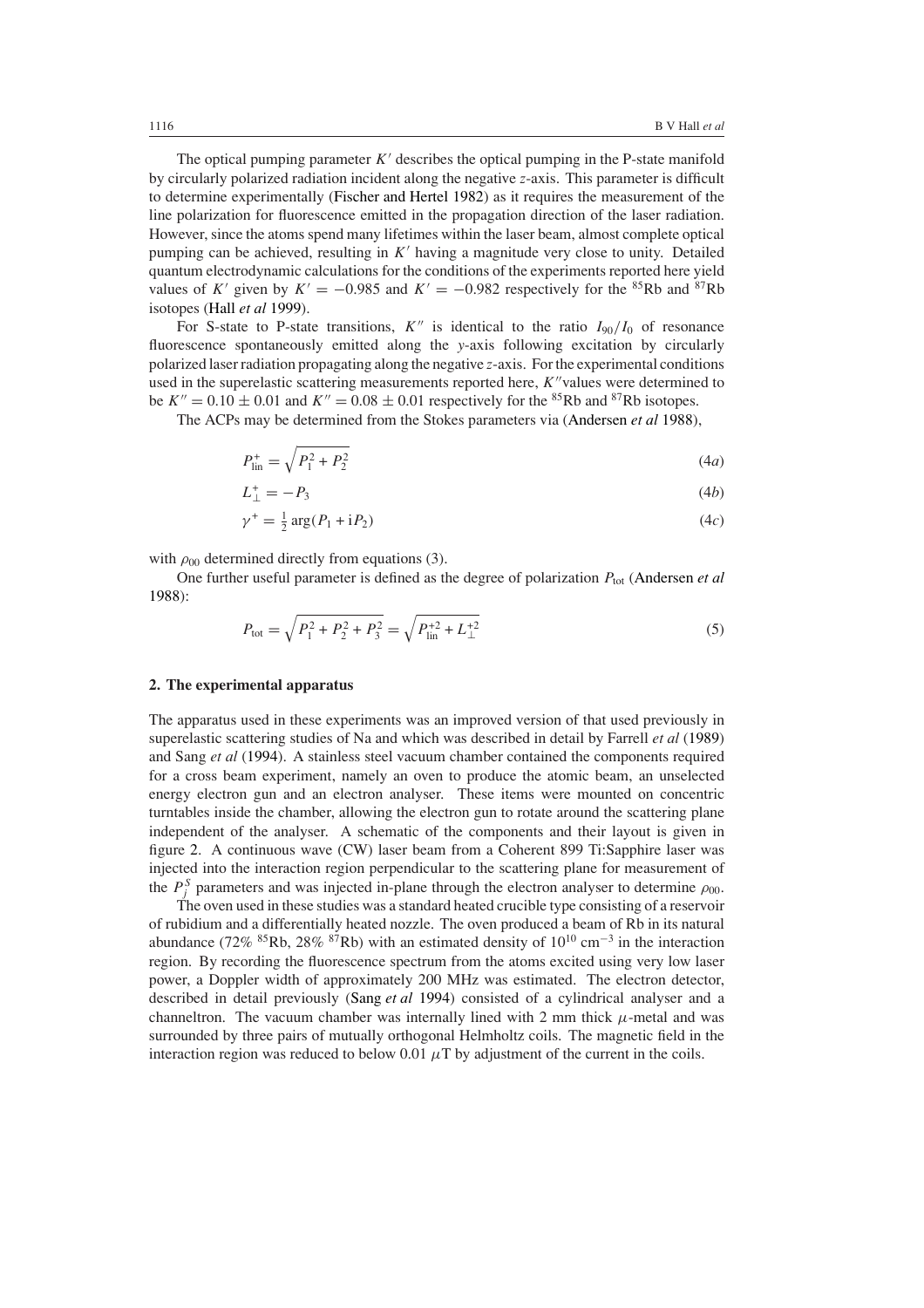

<span id="page-4-0"></span>**Figure 2.** Schematic of the apparatus components inside the scattering chamber. The oven and electron analyser are located on the inner (stationary) turntable while the electron gun rotates with the outer turntable. The laser beam enters the chamber orthogonal to the scattering plane, or through the analyser as shown.

Several improvements to the apparatus which has been described previously [\(Farrell](#page-11-8) *et al* [1989\)](#page-11-8) were made for these new experiments. A new electron gun was constructed, using a design identical to that used in the (e, 2e) experiment at Manchester [\(Murray](#page-11-16) *et al* [1992a](#page-11-16), 1992b). The gun incorporated a BaO filament to improve the energy resolution while maintaining a beam current of several hundred nano-amps in the interaction region. The gun, in conjunction with the electron analyser, produced an energy resolution of around 300 meV at 18.4 eV electron energy with a beam angle of zero degrees and a pencil angle of  $2°$ . The energy resolution provided by the BaO filament was required in these experiments since the excitation energy of the P-state is only 1.6 eV, and it was necessary to resolve the superelastic signal from the elastic peak. The energy of the electron gun was calibrated by looking for the onset of excitation of the  $2<sup>3</sup>S<sub>1</sub>$  and  $2<sup>1</sup>S<sub>0</sub>$  metastable states of helium, which occur at energies of 19.82 eV and 20.62 eV respectively.

The frequency drift of the laser was stabilized for long periods of time by locking the laser control electronics to the saturated absorption signal derived from Rb in an external vapour cell. Details of the control electronics and stabilization technique have been published elsewhere [\(Varcoe](#page-11-17) *et al* [2000\)](#page-11-17). Although measurements of individual pseudo-Stokes parameters at any given scattering angle only took a few minutes, stabilization of the laser frequency enabled repeated measurements to be conducted over a long period of time with the confidence that the laser tuning conditions remained unchanged throughout the measurements.

To align the analyser, electron gun, oven and laser beam to the interaction region, an alignment tool was constructed which incorporated collimated visible laser diodes operating at 650 nm to determine the axis of rotation of the turntables and to define the scattering plane [\(Hall 1998](#page-11-13)). This device enabled the atomic beam, exciting laser beam, electron gun and electron analyser to be accurately aligned to the rotation centre. Once the alignment procedure was completed, the electron gun could be rotated over the entire available angular range from  $+120^\circ$  to  $-75^\circ$ , while remaining aligned to the centre of rotation.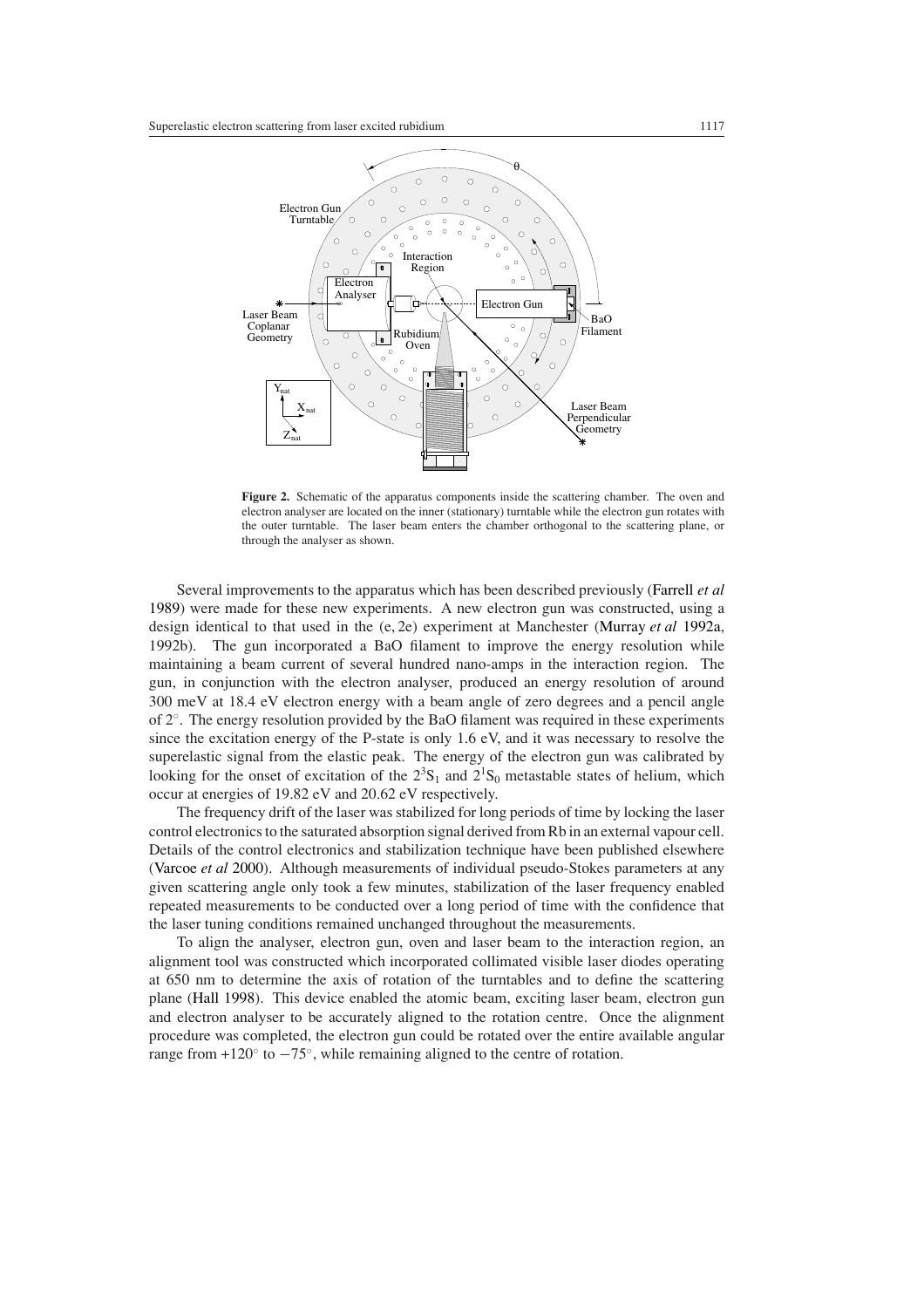The final improvement to the system was in terms of the scattering angle calibration. Zero degrees was determined by replacing the grid assembly in the gun with a visible laser diode so that the laser beam accurately defined the gun axis. The gun was then rotated until the laser beam passed cleanly through the analyser defining apertures. This zero-angle position was registered by mounting a small plate on the gun's turntable to interrupt the signal between an infrared LED and a photo-transistor. Measurement of  $L_{\perp}^{+}$ , which passes through the origin, indicated that the electron scattering zero angle was offset by approximately −3◦ from geometric zero. This difference is probably due to differences in the mechanical and the electrostatic alignment of the system, which is influenced by the electron lens and deflectors in the electron gun and analyser. To compensate for this difference, all measurements were adjusted by this amount. It was estimated that each angle could be determined to within  $\pm 1°$ . The acceptance angle of the cylindrical analyser input lens was  $\pm 3^\circ$ , and so the total angular resolution of the spectrometer was around  $\pm 3.5^\circ$ .

The experimental protocol adopted here was unchanged from that previously reported. With all components of the apparatus functioning correctly and at their appropriate settings, the electron gun was rotated to the required scattering angle. The desired polarization of the laser radiation was created by a combination of a Glan–Taylor linear polarizer and a zero order quarter wave plate, each housed in mounts which could be independently rotated by stepper motors. The stepper motors were controlled by a personal computer which was programmed to position the polarization optics to the correct relative positions for the pseudo-Stokes parameter or coplanar parameter being measured.

The electron analyser was adjusted to detect electrons that gained 1.6 eV from the collision. Hence the electrons that de-excited atoms from the  $5<sup>2</sup>P<sub>3/2</sub>$  state by gaining the transition energy were detected by a channeltron and, following amplification and discrimination, the associated pulses were recorded using an ORTEC timer*/*counter. Superelastically scattered electrons were counted for a specific time period and then the polarizer was rotated to the next setting. A background count was taken at each polarizer setting by inserting a beam stop into the laser beam prior to the polarizers. The beam stop was operated by a relay which was switched under computer control.

Each pseudo-Stokes parameter was obtained by calculating the mean value from around 40 separate experimental measurements. To reduce systematic errors introduced by the stepper motors controlling the polarizer and quarter wave plates, 50% of these measurements were made at polarizer angles  $(\theta_1, \theta_2)$  and 50% at polarizer angles  $(\theta_1 + \pi, \theta_2 + \pi)$ , where  $\theta_1$  and  $\theta_2$ represent the polarizer angles required to define the pseudo-Stokes parameter being measured. The error bars on all reported data represent one statistical standard deviation. Measurements for both isotopes were made sequentially at each scattering angle by tuning the laser to the appropriate transition frequency. The gun was then rotated to the next angular position. A check of the symmetry conditions around the forward direction was made by rotating the gun to selected negative-scattering angles. The conditions

$$
P_1^S(\theta) = P_1^S(-\theta) \qquad P_2^S(\theta) = -P_2^S(-\theta) \qquad P_3^S(\theta) = -P_3^S(-\theta) \qquad (6)
$$

were found to be satisfied within the statistical error.

Measurements for the complete scattering range from 0◦ to 120◦ could not be obtained from the apparatus geometry shown in figure [2.](#page-4-0) When the electron gun was approximately opposite the nozzle of the oven, elastic scattering of electrons from the nozzle swamped the superelastic signal. Degradation of the performance of the gun in this configuration was also observed over time as some rubidium was deposited on the lens elements. Measurement of the pseudo-Stokes parameters in the range  $70°$  to  $100°$  was therefore achieved by moving the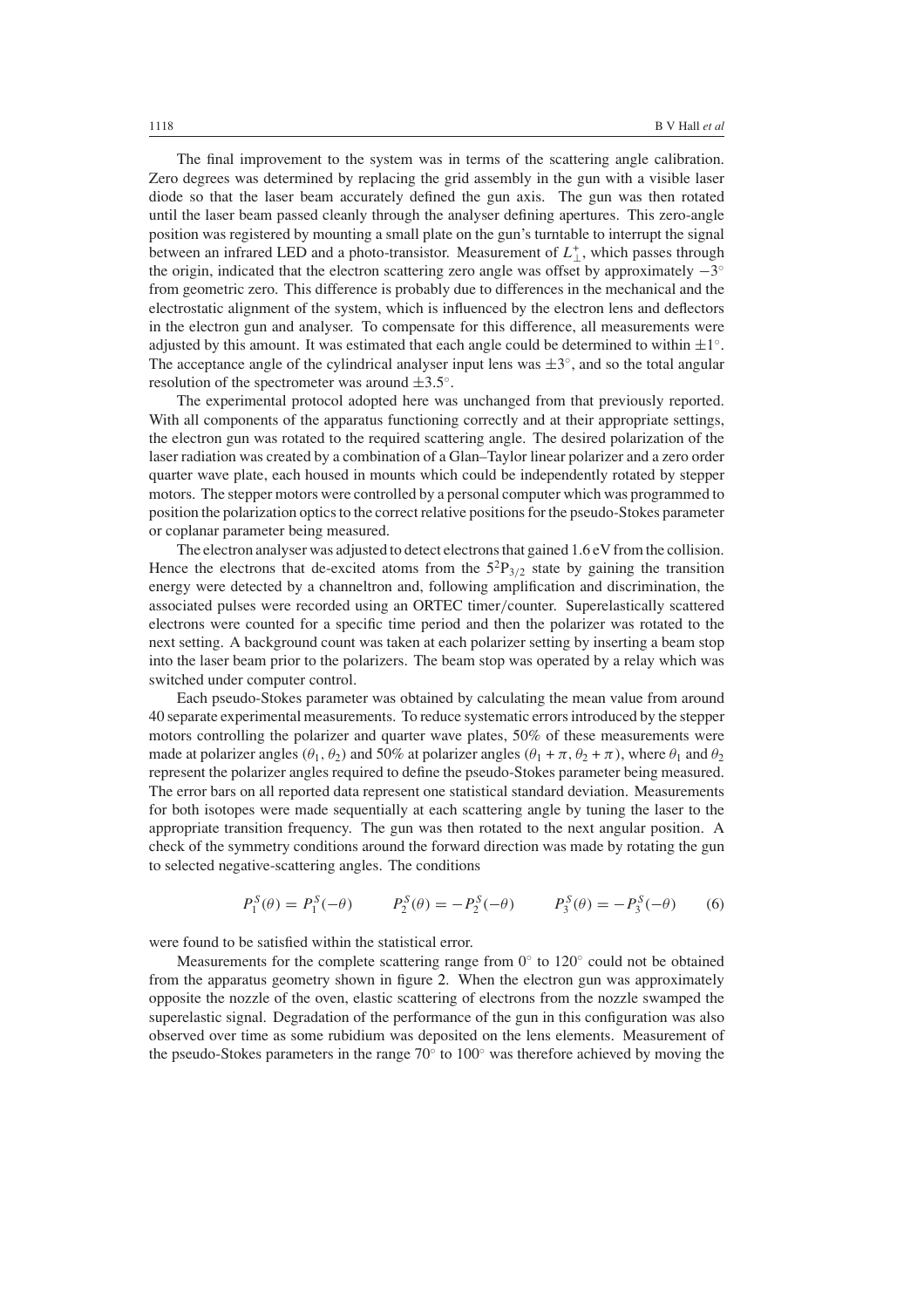

<span id="page-6-0"></span>**Figure 3.** Measured values of  $\rho_{00}$ , seen to vary from +0.2 to −0.2. Measured values less than 0 are unphysical, and indicate the uncertainty in this parameter. For details, see text.

oven to a position close to the analyser, at an angle approximately  $40°$  to the vertical (negative *y*-axis).

For the in-plane measurements, the low signal-to-noise ratios which were observed for the <sup>87</sup>Rb meant that statistically reliable data could only be obtained for scattering angles up to 45<sup>°</sup>. In contrast, data were obtained at scattering angles up to  $120^\circ$  for <sup>85</sup>Rb by repositioning the oven in the scattering plane. This introduced a Doppler shift in the atomic transition, which meant that the external locking electronics could not be used for these measurements, and the laser was kept on resonance by monitoring fluorescence.

#### **3. Results**

The measured data for  $\rho_{00}$  are presented in figure [3.](#page-6-0) No calculated values for this parameter are available. The measured values for this parameter range between  $\rho_{00} = \pm 0.2$ . By definition,  $\rho_{00}$  can only take on positive values, and so the negative values recorded here give an indication of the systematic error in this measurement. This uncertainty may be due to a number of different factors. Insertion of the laser beam exactly in the scattering plane defined by the incident and scattered electrons is technically difficult, whereas the effect on the definition of the plane at forward scattering angles on the measurement of  $\rho_{00}$  has been analysed in detail [\(Zetner](#page-11-18) *et al* [1990](#page-11-18)). The difficulty in defining the plane at low scattering angles is further increased when the laser beam must also be defined in this plane. Contributions to the measurements from a range of scattering planes, known as the finite volume effect, can lead to spurious and non-physical values of the measured  $\rho_{00}$  parameter for this geometry.

From these considerations we have tentatively concluded that  $\rho_{00}$  is approximately zero under these experimental conditions. This conclusion is informed not only by our measurements, but by calculations of the fine-structure resolved spin polarization function, *SP* [\(Andersen](#page-11-19) *et al* [1997\)](#page-11-19). If the atomic transition is well described by *LS* coupling, then the symmetry relationship  $S_P(^2P_{1/2}) \approx -2S_P(^2P_{3/2})$  holds [\(Hanne 1983](#page-11-20)). The calculations predict that for direct excitation by 20 eV electrons (equivalent to superelastic de-excitation by 18.4 eV electrons), the fine structure relationship is satisfied until about  $90°$  scattering. If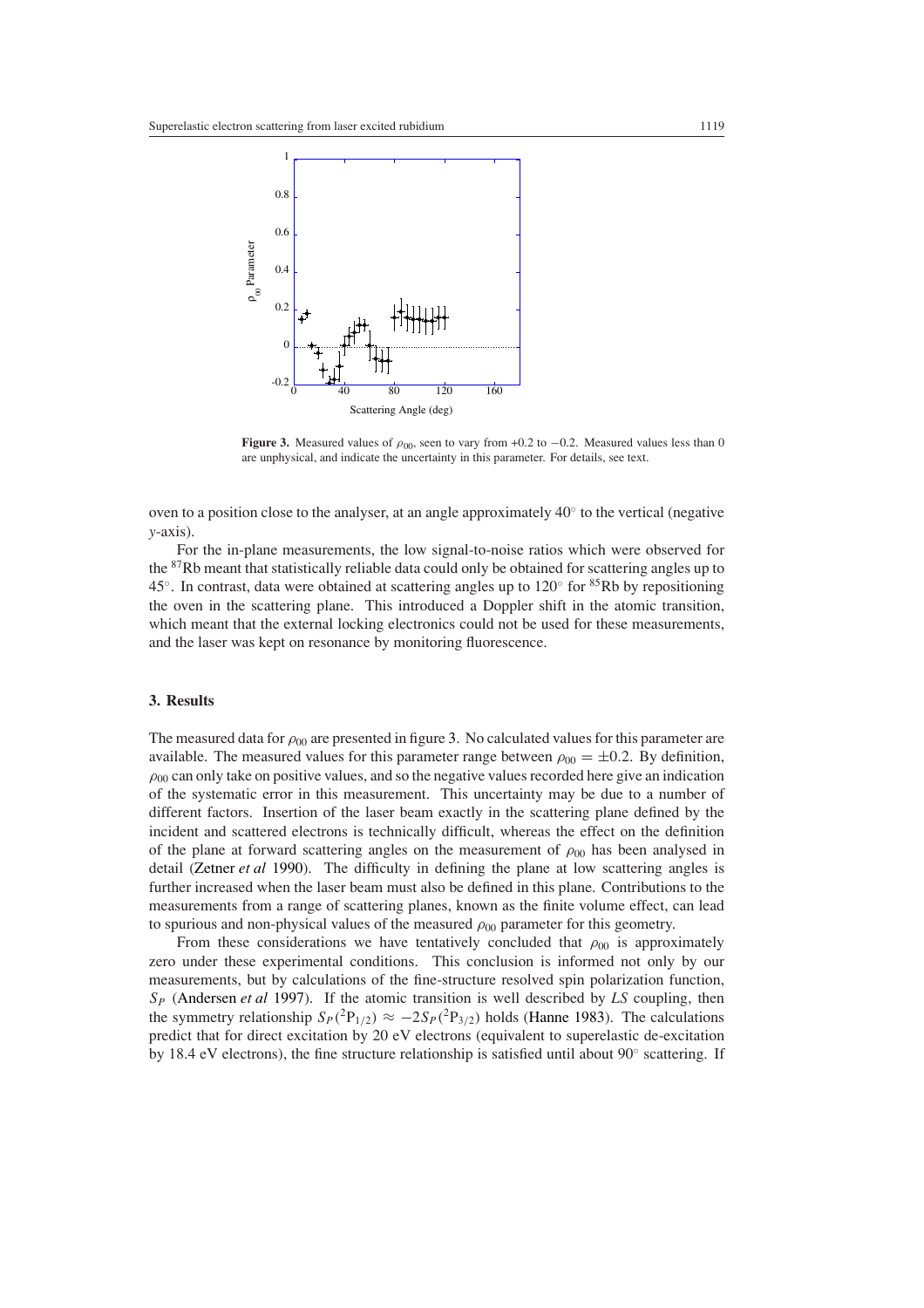

<span id="page-7-0"></span>**Figure 4.** Measured values of the Stokes parameters  $P_1$  (a),  $P_2$  (b) and  $P_3$  (c) together with the deduced total polarization  $P_{\text{tot}}$  (d). Also plotted are calculations from theory: CCC (solid line), DWBA (dashed line) and the RDW model (dotted line).

*LS* coupling holds, then  $\rho_{00}$  is expected to be zero up to this angle as there is no spin-flip of the incident electron.

The Stokes parameters, deduced from the measured pseudo-Stokes parameters using equations (3*a*) to (3*c*) are shown in figure [4,](#page-7-0) along with  $P_{\text{tot}}$ . The measured data is a weighted average of measurements from the two isotopes, since no differences were seen between the results from each isotope within experimental uncertainty. The experimental data are compared with results from the present non-relativistic convergent close-coupling (CCC) and distorted-wave Born (DWBA) calculations, as well as the relativistic distorted-wave (RDW) calculations of Zeman *et al* [\(1998](#page-11-21)). All calculations have been convoluted with the estimated apparatus angular resolution.

The details of the CCC method for electron-alkali atom scattering have been given by Bray [\(1994](#page-11-10)). Briefly, the atom is treated as having one active valence electron above an inert Hartree–Fock core. In addition, virtual excitation of the core is treated via phenomenological one- and two-electron core-polarization potentials. These are particularly significant for the heavier alkalis and are used to ensure sufficiently accurate one-electron ionization energies and oscillator strengths.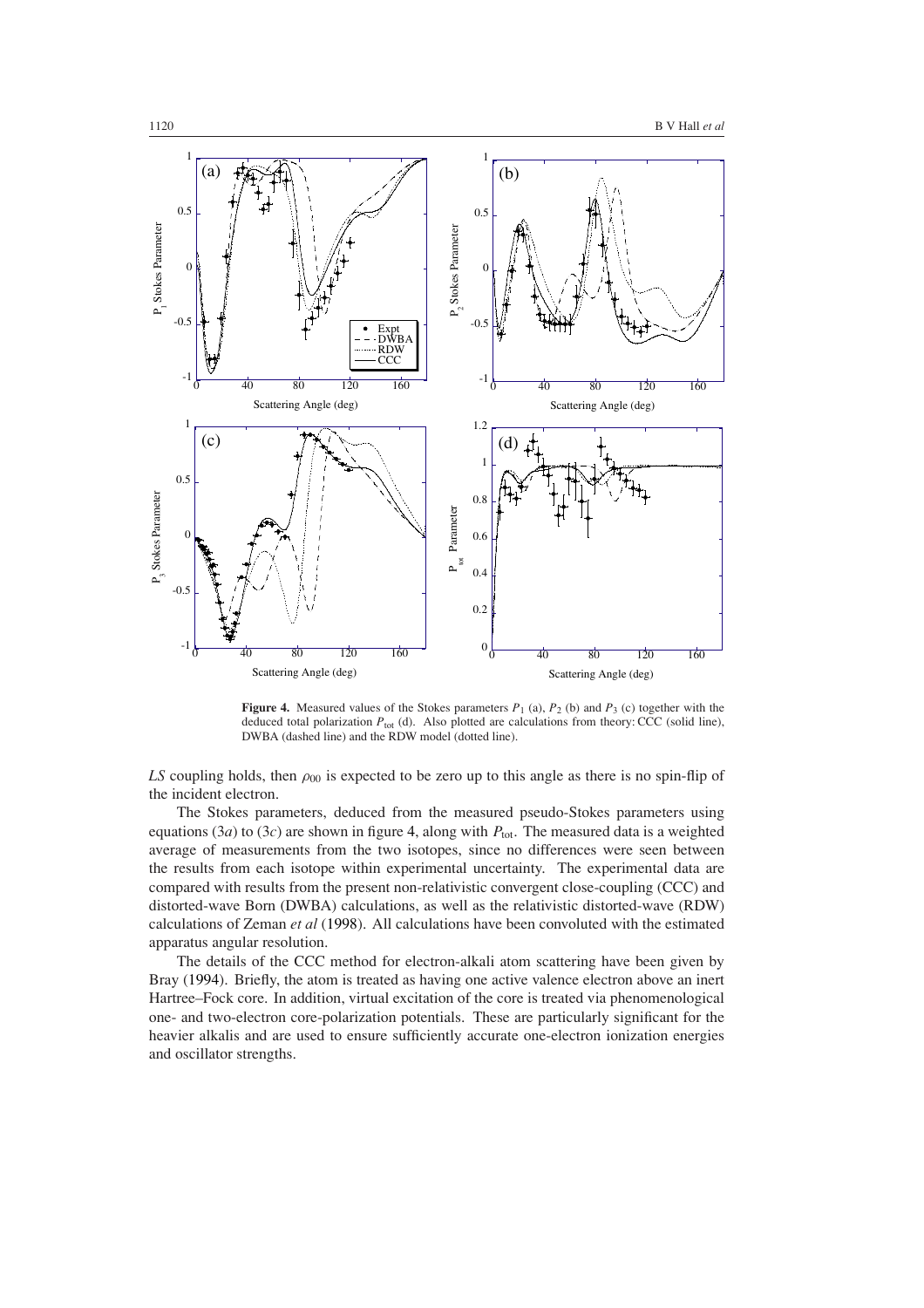These approximations define the target Hamiltonian which is then diagonalized using the orthogonal Laguerre basis with the exponential fall-off parameter  $\lambda = 6$  to obtain the target states. In the present case we use  $N_l = N_0 - l$  basis functions with  $N_0 = 50$  and  $l \le 3$ .

These functions generated a sufficient number of open negative- and positive-energy states for convergence in the parameters of interest. Only one closed state has been retained for each value of *l* leading to a total of 47 states with a maximum of 116 channels. The coupled equations were solved to obtain *T*-matrix elements for partial waves  $L \le 60$  with those for *L >* 60 being considered using analytical techniques. The *T*-matrix elements are used to define the 5s–5p scattering amplitude from which all physical observables may be defined. We also used the CCC computer code in the DWBA mode where exchange and channel-coupling are neglected. Whereas in the CCC calculation the distorting potential is used as a numerical aid, with the final result being independent of the choice of this potential, the DWBA results do depend on the choice. The DWBA presented here used the static ground state potential in both the initial and final channels.

For the RDW model the final static potential for the 5P-state was used for the distortion potential in both initial and final channels, the RDW model also utilising a relativistic formalism [\(Zeman](#page-11-21) *et al* [1998](#page-11-21)). In the non-relativistic formalism the two 5p levels  $(5^{2}P_{1/2}$  and  $5^{2}P_{3/2})$  in rubidium are not distinguishable. This non-relativistic fine structure approximation treats the electron–atom interaction using *LS*-coupling; as a consequence the spin polarization of the continuum electron can only change through electron exchange. When the incident electron penetrates deep into the rubidium atom, as for large angle scattering, relativistic effects like spin–orbit interactions may become significant. Under these conditions direct spin-flip due to spin–orbit interaction can occur and may dominate over spin-flip due to electron exchange. At this point the fine structure approximation fails and it is necessary to treat scattering to the individual fine structure states of the atom separately. The RDW formalism describes the electron–atom interaction using the *jj*-coupling scheme and uses the Dirac equation rather than the Schrödinger equation. The individual fine structure states of the atomic target are therefore calculated directly without the required re-coupling involved in the *LS* scheme. The Dirac equation also incorporates spin-dependent effects. The RDW model can therefore predict spin-flip due to spin–orbit coupling, a relativistic effect that increases with atomic number *Z*. Since the superelastic scattering technique is able to resolve the  $2P_{3/2}$  fine structure level of rubidium, the RDW theory can calculate the required scattering amplitudes directly [\(Zeman](#page-11-21) *et al* [1998](#page-11-21)).

### **4. Discussion**

The  $P_1$  Stokes parameter results (figure  $4(a)$ ) are not reproduced accurately by any of the calculations, although each of the curves and the data have the same general shape. The data does not give insight into which of the models is the most accurate for this parameter. At forward scattering angles, the models agree with each other and moderately well with the data to 25◦. Then to a scattering angle of 45◦, the DWBA model is in closest agreement. The minimum observed in the data around  $45°$  is not predicted by any of the models, although the CCC and DWBA models show a shallow minimum in this region. For the region between  $65°$ and 85◦ where the value of the parameter rapidly decreases to a minimum, the RDW model does slightly better than the CCC model. The DWBA curve has its minimum approximately 15◦ higher in scattering angle. All models essentially overestimate this parameter at scattering angles beyond this minimum.

A similar situation is apparent for the  $P_2$  Stokes parameter (figure 4(b)). The DWBA calculations yield the closest agreement with the data at small scattering angles to  $45°$  while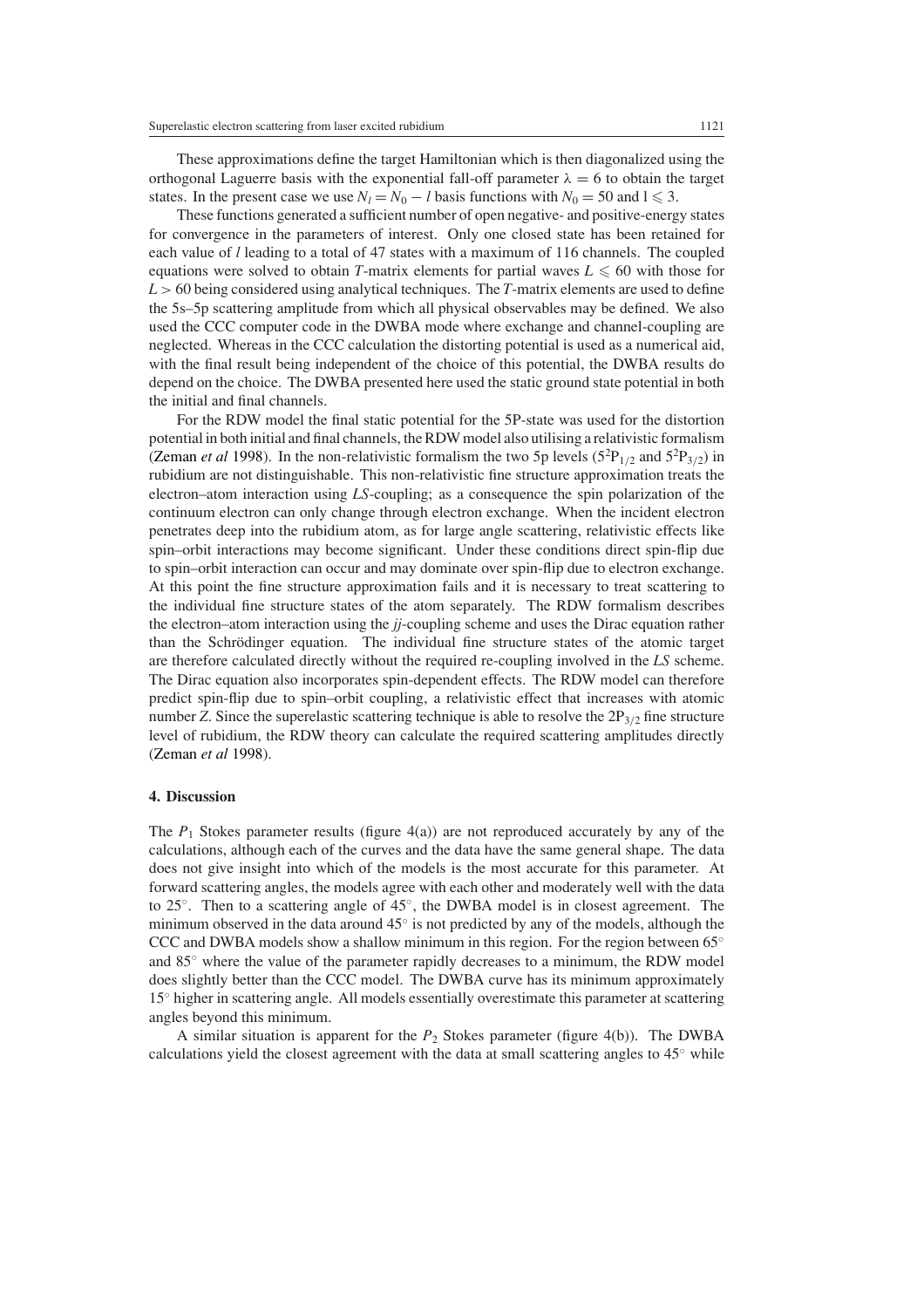

<span id="page-9-0"></span>**Figure 5.** Measured values of the natural frame atomic collision parameters (a)  $P_{\text{lin}}^{+}$ , (b)  $\gamma^{+}$  and (c)  $L_{\perp}^{+}$  compared to the theoretical model calculations: CCC (solid line), DWBA (dashed line) and the RDW model (dotted line).

the CCC model agrees best for the remaining angles. The maximum predicted by the DWBA model at about 60◦ is not reflected in the data. The RDW and CCC models are in reasonably close agreement to 80◦. For the *P*<sup>3</sup> Stokes parameter (figure 4(c)), excellent agreement with the measured data is achieved by the CCC model over all scattering angles. However, there is a tendency for the experimental data and the CCC curve to be displaced by about 5◦ at the higher scattering angles.

Given the lack of consistent overall agreement for the Stokes parameters between the experiment and theoretical models, it is not surprising that the experimental data for the derived parameter,  $P_{\text{tot}}$  is not reproduced by any of the models. The experimental data show several significant departures from the fully coherent value of unity while the theories predict two smaller excursions. Departure of the total polarization from unity is an indicator of the interference of the singlet and triplet channels and of the importance of exchange scattering in the collision process [\(Andersen](#page-11-0) *et al* [1988\)](#page-11-0).

In a recent paper, Andersen and Bartschat [\(2002](#page-11-22)) presented theoretical calculations of Stokes parameters for caesium. Their theory employed a 40-state *R*-matrix with pseudo states (RMPS) model in which relativistic effects were included using a Breit–Pauli potential in the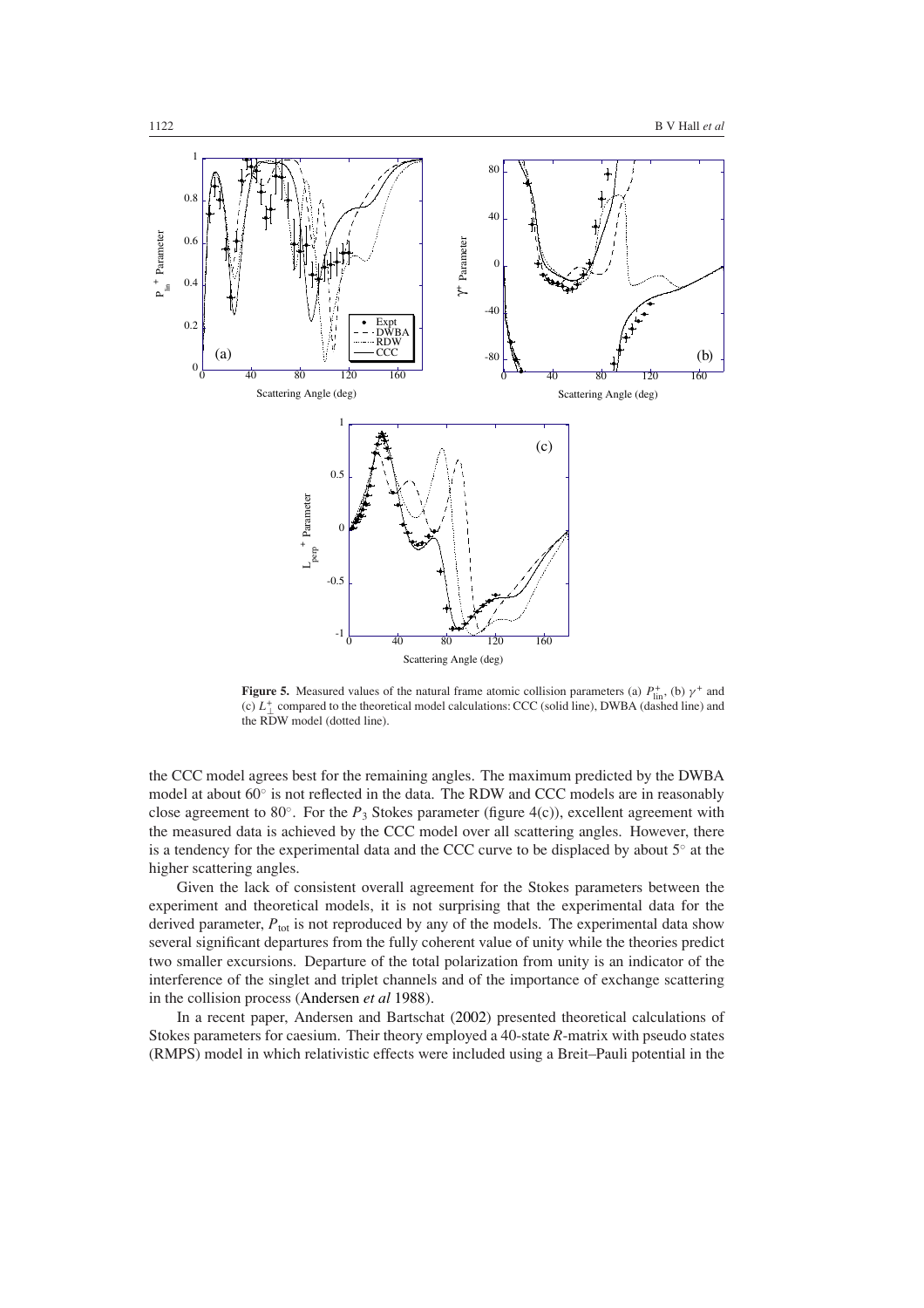Hamiltonian. These authors concluded that the contribution to the differential cross section and Stokes parameters by relativistic effects was negligible, and that it was doubtful that such effects could be measured in a superelastic scattering experiment using unpolarized electrons confirming the results of Karaganov *et al* [\(2002](#page-11-23)). The same conclusion might be expected to hold for the lighter rubidium target. This recent result further confirms the likelihood that  $\rho_{00}$ is zero.

The ACPs derived from the measured Stokes parameters using equations (4) are plotted in figure [5](#page-9-0) where they are compared with calculations from the three theoretical models. As  $P_{lin}^+$  is derived from the magnitudes of  $P_1$  and  $P_2$ , it is not surprising that its agreement with any of the theoretical models is poor. Only the CCC curve has as deep a first minimum while only the DWBA model predicts a minimum at  $50^\circ$ , although this minimum is not as deep as the measurements indicate. There is virtually no correlation between the measured values and the calculations for scattering angles greater than 90◦. Conversely, the charge-cloud alignment angle,  $\gamma^+$ , which is related to the phase difference between  $P_1$  and  $P_2$ , shows good agreement with the CCC calculation (figure 5(b)) over the entire measured angular range. There is no ambiguity for  $\gamma^+$ , and neither of the other models demonstrate the same level of agreement. This is also true for the transfer of angular momentum parameter,  $L_{\perp}^+$ . The disagreement noted above for  $P_3$  holds for  $L_{\perp}^+$  as these parameters are simply the inverse of each other.

## **5. Conclusions**

In the work reported in this paper, the first measurement of Stokes parameters and atomic collision parameters for electron collision with rubidium are reported. The superelastic scattering method has been used to provide data at an electron impact energy of 20 eV. The data have been compared to calculation from three theoretical models of the collisional process.

Measurement of the parameter  $\rho_{00}$  indicates that *LS* coupling holds under the experimental conditions employed here, to within the experimental uncertainty. As none of the theoretical models considered here include relativistic effects in the interaction potential, it is valid to use these to model the collision process. None of the models accurately reproduce the experimental data. The CCC model performs best across all parameters but has areas of disagreement with the data. While no definitive evidence of the breakdown of *LS* coupling has been observed in these experiments, it is possible that relativistic contributions to the potential are still significant. Inclusion of a relativistic component in the theoretical models for rubidium would enable a more stringent comparison to be made.

The availability of electron spin-polarized data would greatly assist in the testing of such theories. To facilitate this aim, an experiment to investigate electron–rubidium collisions at 20 eV excitation energy employing spin polarized incident electrons has now commenced in the Griffith laboratory.

## **Acknowledgments**

We would like to thank the Australian Research Council for providing funding for this work, and for providing a research scholarship for BH. IB acknowledges the support of the ARC and the Merit Allocation Scheme of the National Facility of the Australian Partnership for Advanced Computing.